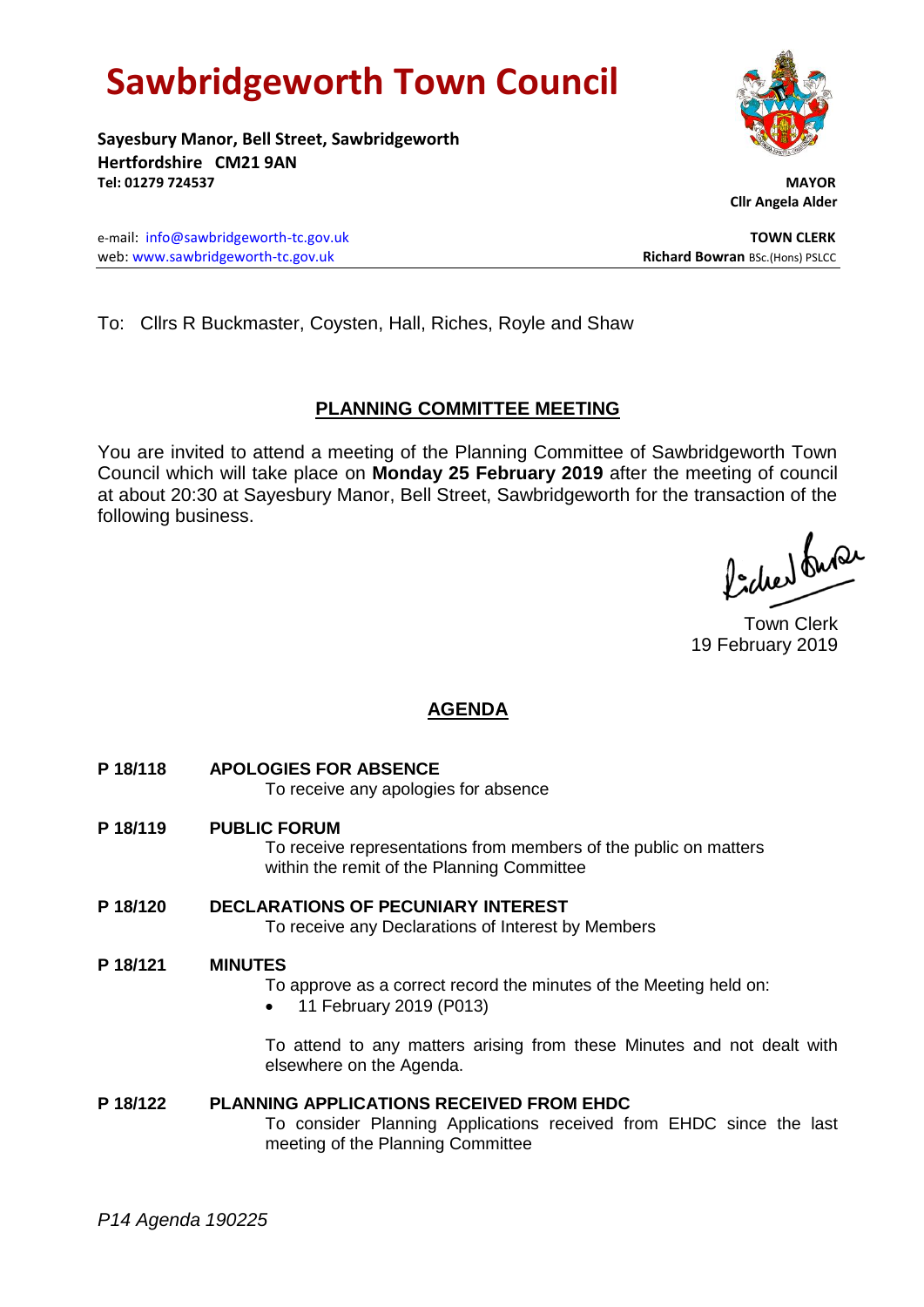#### **3/18/2735/FUL (SAWB4) Land at Cambridge Road, Sawbridgeworth**

[Hybrid planning application comprising: Full planning permission for 83 dwellings along with a](https://publicaccess.eastherts.gov.uk/online-applications/applicationDetails.do?activeTab=documents&keyVal=PJQHW9GLH9700)  [new access onto Cambridge Road, provision of new spine road, landscaping, associated](https://publicaccess.eastherts.gov.uk/online-applications/applicationDetails.do?activeTab=documents&keyVal=PJQHW9GLH9700)  [infrastructure and the demolition of existing dwelling; and Outline planning permission for 99](https://publicaccess.eastherts.gov.uk/online-applications/applicationDetails.do?activeTab=documents&keyVal=PJQHW9GLH9700)  [dwellings with associated open space, landscape and infrastructure with all matters reserved](https://publicaccess.eastherts.gov.uk/online-applications/applicationDetails.do?activeTab=documents&keyVal=PJQHW9GLH9700)  [except access](https://publicaccess.eastherts.gov.uk/online-applications/applicationDetails.do?activeTab=documents&keyVal=PJQHW9GLH9700)

**\_\_\_\_\_\_\_\_\_\_\_\_\_\_\_\_\_\_\_\_\_\_\_\_\_\_\_\_\_\_\_\_\_\_\_\_\_\_\_\_\_\_\_\_\_\_\_\_\_\_\_\_\_\_\_\_\_\_\_\_\_\_\_\_\_\_\_\_\_\_\_**

**\_\_\_\_\_\_\_\_\_\_\_\_\_\_\_\_\_\_\_\_\_\_\_\_\_\_\_\_\_\_\_\_\_\_\_\_\_\_\_\_\_\_\_\_\_\_\_\_\_\_\_\_\_\_\_\_\_\_\_\_\_\_\_\_\_\_\_\_\_\_\_**

**\_\_\_\_\_\_\_\_\_\_\_\_\_\_\_\_\_\_\_\_\_\_\_\_\_\_\_\_\_\_\_\_\_\_\_\_\_\_\_\_\_\_\_\_\_\_\_\_\_\_\_\_\_\_\_\_\_\_\_\_\_\_\_\_\_\_\_\_\_\_\_**

**\_\_\_\_\_\_\_\_\_\_\_\_\_\_\_\_\_\_\_\_\_\_\_\_\_\_\_\_\_\_\_\_\_\_\_\_\_\_\_\_\_\_\_\_\_\_\_\_\_\_\_\_\_\_\_\_\_\_\_\_\_\_\_\_\_\_\_\_\_\_\_**

**Applicant:** Countryside Properties

#### **3/18/2768/HH 63 The Crest, CM21 0ES**

[First floor side extension, conversion of garage, single storey rear extension insertion of roof](https://publicaccess.eastherts.gov.uk/online-applications/applicationDetails.do?activeTab=documents&keyVal=PJZT1WGL05I00)  [lantern and 1 no. velux window](https://publicaccess.eastherts.gov.uk/online-applications/applicationDetails.do?activeTab=documents&keyVal=PJZT1WGL05I00) **Applicant:** Mrs Claire Swain

**3/18/2769/LBC 30 Bell Street, CM21 9AN** [Single storey rear extension](https://publicaccess.eastherts.gov.uk/online-applications/applicationDetails.do?activeTab=documents&keyVal=PJZTGZGL05I00) **Applicant:** Mr Chris Page

**3/18/2770/HH 30 Bell Street, CM21 9AN** [Single storey rear extension](https://publicaccess.eastherts.gov.uk/online-applications/applicationDetails.do?activeTab=documents&keyVal=PJZTOZGL05I00) **Applicant:** Mr Chris Page **\_\_\_\_\_\_\_\_\_\_\_\_\_\_\_\_\_\_\_\_\_\_\_\_\_\_\_\_\_\_\_\_\_\_\_\_\_\_\_\_\_\_\_\_\_\_\_\_\_\_\_\_\_\_\_\_\_\_\_\_\_\_\_\_\_\_\_\_\_\_\_**

**3/19/0208/HH 102 Cambridge Road, CM21 9BU** [Single and two storey rear/side extension](https://publicaccess.eastherts.gov.uk/online-applications/applicationDetails.do?activeTab=documents&keyVal=PMENVRGL00X00) **Applicant:** Mr Chris Hughes

**3/19/0210/HH 23 Hampton Gardens, CM21 0AN** [Conversion of garage and alterations to fenestration](https://publicaccess.eastherts.gov.uk/online-applications/applicationDetails.do?activeTab=documents&keyVal=PMESJ4GLHTU00) **Applicant:** Ms Hannah Bruce

**3/19/0237/FUL Land Adjacent to Orion London Road, Spellbrook** [Construction of 2 no. detached houses within the garden of Orion and new highways access to](https://publicaccess.eastherts.gov.uk/online-applications/applicationDetails.do?activeTab=documents&keyVal=PMHVOBGLHVK00)  [London Road](https://publicaccess.eastherts.gov.uk/online-applications/applicationDetails.do?activeTab=documents&keyVal=PMHVOBGLHVK00) **Applicant:** Mr S Allan

**\_\_\_\_\_\_\_\_\_\_\_\_\_\_\_\_\_\_\_\_\_\_\_\_\_\_\_\_\_\_\_\_\_\_\_\_\_\_\_\_\_\_\_\_\_\_\_\_\_\_\_\_\_\_\_\_\_\_\_\_\_\_\_\_\_\_\_\_\_\_\_**

**\_\_\_\_\_\_\_\_\_\_\_\_\_\_\_\_\_\_\_\_\_\_\_\_\_\_\_\_\_\_\_\_\_\_\_\_\_\_\_\_\_\_\_\_\_\_\_\_\_\_\_\_\_\_\_\_\_\_\_\_\_\_\_\_\_\_\_\_\_\_\_**

**\_\_\_\_\_\_\_\_\_\_\_\_\_\_\_\_\_\_\_\_\_\_\_\_\_\_\_\_\_\_\_\_\_\_\_\_\_\_\_\_\_\_\_\_\_\_\_\_\_\_\_\_\_\_\_\_\_\_\_\_\_\_\_\_\_\_\_\_\_\_\_**

**3/19/0307/HH Penrhyn, London Road, Spellbrook** Balcony to bedroom at rear of dwelling – to replace existing (but not approved) balcony with one made [from frameless glass. Resubmission of 3/18/0383/HH](https://publicaccess.eastherts.gov.uk/online-applications/applicationDetails.do?activeTab=documents&keyVal=PMVBCAGL00X00) **Applicant:** Mr & Mrs I Hussein

**\_\_\_\_\_\_\_\_\_\_\_\_\_\_\_\_\_\_\_\_\_\_\_\_\_\_\_\_\_\_\_\_\_\_\_\_\_\_\_\_\_\_\_\_\_\_\_\_\_\_\_\_\_\_\_\_\_\_\_\_\_\_\_\_\_\_\_\_\_\_\_**

**3/19/0332/HH 5 Fairway, CM21 9NH** [First floor rear extension](https://publicaccess.eastherts.gov.uk/online-applications/applicationDetails.do?activeTab=documents&keyVal=PMYUS6GLI1R00) **Applicant:** Mr & Mrs Waterman **\_\_\_\_\_\_\_\_\_\_\_\_\_\_\_\_\_\_\_\_\_\_\_\_\_\_\_\_\_\_\_\_\_\_\_\_\_\_\_\_\_\_\_\_\_\_\_\_\_\_\_\_\_\_\_\_\_\_\_\_\_\_\_\_\_\_\_\_\_\_\_**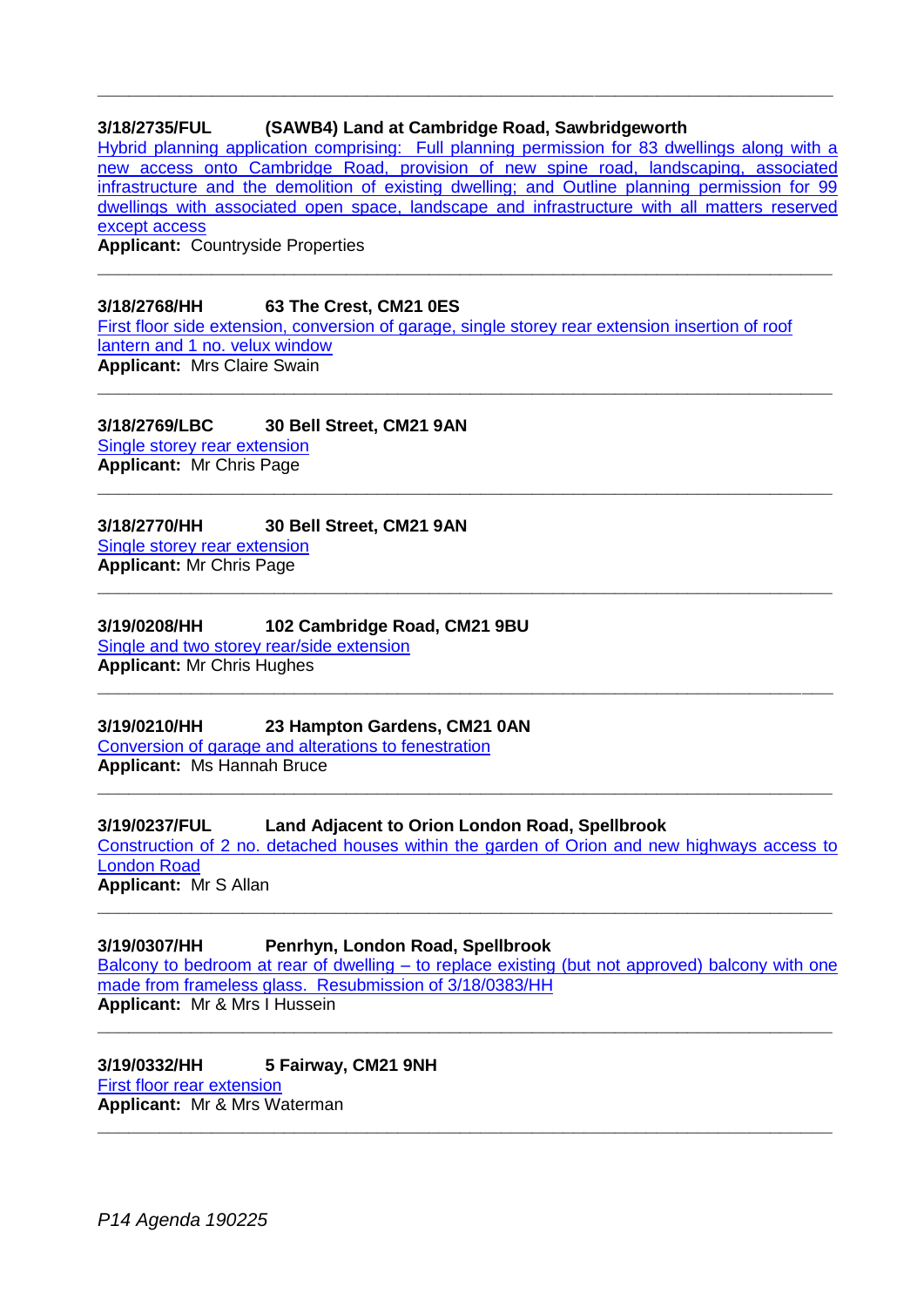#### **P 18/123 LATE PLANNING APPLICATIONS**

To deal with Planning Applications received from EHDC following the Publication of this Agenda and received before 22 February 2019

#### **P 18/124 PLANNING DECISIONS MADE BY EHDC**

To receive Planning Decisions from EHDC

#### **3/17/2120/FUL Coach House, Redricks Lane, CM21 0RL**

Change of use from existing agricultural buildings to commercial shooting range and associated offices **Applicant:** Mr Matthew Greenall *STC Comment:* No objection

**\_\_\_\_\_\_\_\_\_\_\_\_\_\_\_\_\_\_\_\_\_\_\_\_\_\_\_\_\_\_\_\_\_\_\_\_\_\_\_\_\_\_\_\_\_\_\_\_\_\_\_\_\_\_\_\_\_\_\_\_\_\_\_\_\_\_\_\_\_\_\_**

*EHDC Decision:* Granted

# **\_\_\_\_\_\_\_\_\_\_\_\_\_\_\_\_\_\_\_\_\_\_\_\_\_\_\_\_\_\_\_\_\_\_\_\_\_\_\_\_\_\_\_\_\_\_\_\_\_\_\_\_\_\_\_\_\_\_\_\_\_\_\_\_\_\_\_\_\_\_\_**

#### **3/17/2577/FUL Riverside View, Spellbrook, CM22 7SE**

Demolition of existing residential bungalow and all other buildings and structures used in association with the plant hire and storage/supply use – to provide for the erection of 4 No. dwellings, with associated access, parking and amenity space and the creation of a new wildlife corridor

**Applicant:** Jack Stenley Homes Limited

**STC Comment:** No objection

*EHDC Decision:* Refused. Contrary to policies GBR1, WAT1, DES4 and EQ2 of the East Herts District Plan and the National Planning Policy Framework **\_\_\_\_\_\_\_\_\_\_\_\_\_\_\_\_\_\_\_\_\_\_\_\_\_\_\_\_\_\_\_\_\_\_\_\_\_\_\_\_\_\_\_\_\_\_\_\_\_\_\_\_\_\_\_\_\_\_\_\_\_\_\_\_\_\_\_\_\_\_\_**

#### **3/18/2716/HH 19 West Road, CM21 0BJ**

Single storey side and rear extension **Applicant:** Mr Adrian Hibbert **STC Comment:** No objection *EHDC Decision:* Granted

#### **3/18/2749/HH 46 Bullfields, CM21 9DF**

Proposed two storey side extension **Applicant:** Mr Sharaz Aslam **STC Comment:** Objection. The extent and design of the proposed alterations, massing and appearance, would appear to be contrary to Policy HOU11(a) *EHDC Decision:* Granted

**\_\_\_\_\_\_\_\_\_\_\_\_\_\_\_\_\_\_\_\_\_\_\_\_\_\_\_\_\_\_\_\_\_\_\_\_\_\_\_\_\_\_\_\_\_\_\_\_\_\_\_\_\_\_\_\_\_\_\_\_\_\_\_\_\_\_\_\_\_\_\_**

**\_\_\_\_\_\_\_\_\_\_\_\_\_\_\_\_\_\_\_\_\_\_\_\_\_\_\_\_\_\_\_\_\_\_\_\_\_\_\_\_\_\_\_\_\_\_\_\_\_\_\_\_\_\_\_\_\_\_\_\_\_\_\_\_\_\_\_\_\_\_\_**

**\_\_\_\_\_\_\_\_\_\_\_\_\_\_\_\_\_\_\_\_\_\_\_\_\_\_\_\_\_\_\_\_\_\_\_\_\_\_\_\_\_\_\_\_\_\_\_\_\_\_\_\_\_\_\_\_\_\_\_\_\_\_\_\_\_\_\_\_\_\_\_**

#### **3/18/2786/HH Chalks Farm, Coney Gree, CM21 0DA**

Two storey rear extension with addition of second floor side window **Applicant:** Mr & Mrs B Ellis *STC Comment:* No objection *EHDC Decision:* Granted